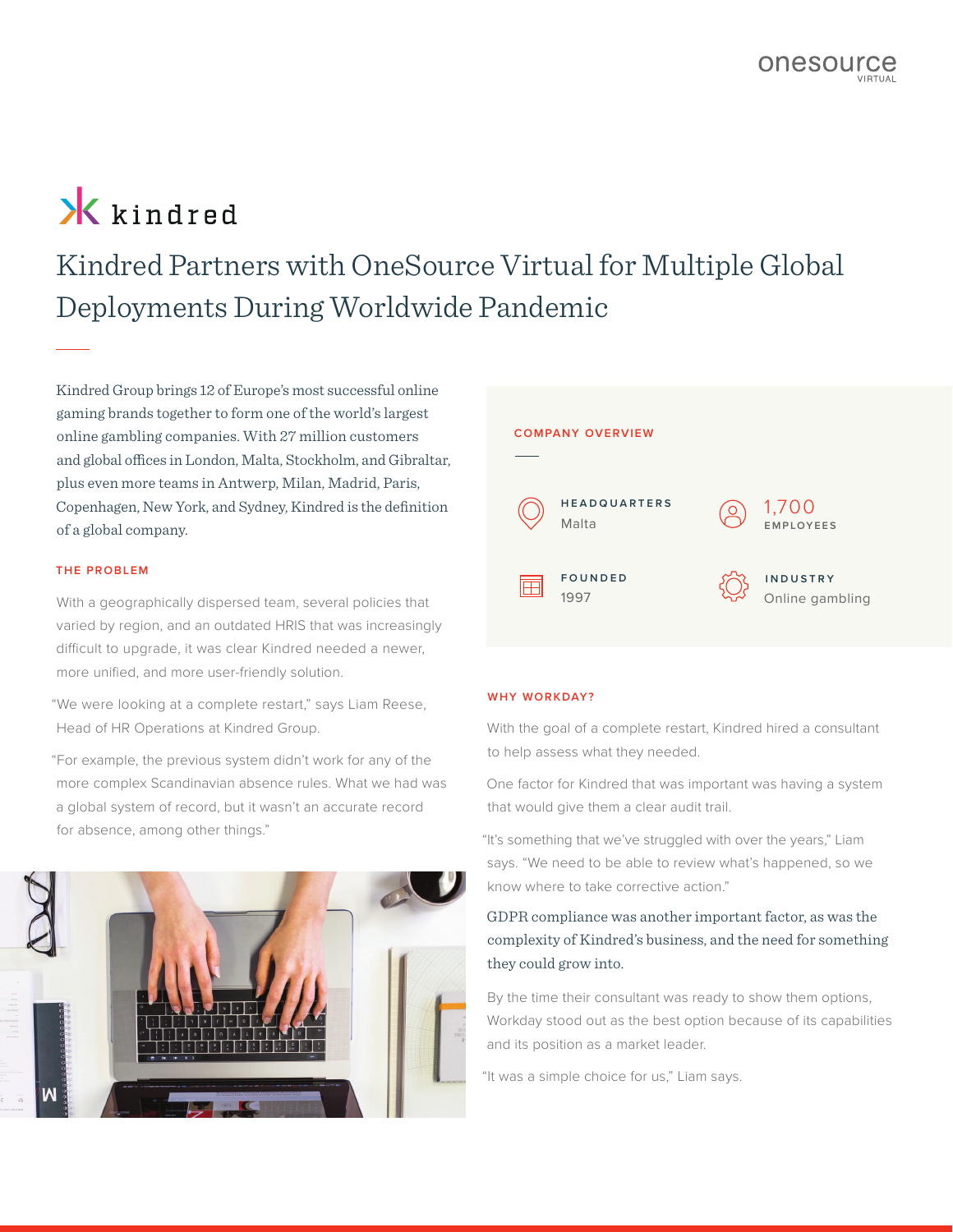#### **R OA D M A P**

- **Phase 01 –** Absence, HCM, Sailpoint integration<br>and succession and succession
- **Phase 02 –** Advanced comp<br>
- **Phase 03 –** Benefits and Time tracking<br>

#### **WHY ONESOURCE VIRTUAL?**

Once Kindred chose Workday, the next decision was who to choose for their deployment.

"Workday gave us a list of suggested implementation partners based on the modules we were looking to purchase and our location," Liam explains.

From the initial list, Kindred chose three different suppliers to explore further. After assessing all three, they chose to work with OneSource Virtual.

"Our primary decision was based on OneSource Virtual's focus on change management. We knew that this was going to be the biggest challenge for us to overcome," Liam says. "We needed to work out how to position an HR system as an enabler for managers."

#### **DEPLOYING TIME TRACKING**

When it came to deploying time tracking, the team at Kindred was impressed with OSV's knowledge.

"The consultant assigned to our project had a level of expertise that helped us shape the product. When we had weird and wonderful rules about various countries, he knew exactly what we meant and had often done it before."

#### **LIAM REESE**

Head of HR operations at Kindred Group

Throughout the project, OSV's consultant gave Kindred a real level of confidence and reassurance.

When the deployment was nearing completion, their consultant provided Kindred with a post go-live document to refer to as necessary.

"I was speaking to a team member recently, and she commented that that document is still in her top three most read documents every week. It's really thorough and it has set us up to be self-sufficient" Liam says.

#### **GLOBAL DEPLOYMENT DURING A PANDEMIC**

Phase three of Kindred's deployment happened during a global pandemic, meaning everything had to be remote.

"There were times when we needed to all be in the same room, but this wasn't possible," Liam says.

Kindred has some advice for people trying to complete a deployment 100% remotely:

- **Meeting follow-up –** Ensure that all meetings have a follow-up in writing. "We found that people weren't as likely to speak up on a call if they were unhappy with something. They might just pull you aside for an informal chat. But since this wasn't possible, we started to follow everything up with an email to ensure everyone was on the same page."
- **Use the tools provided –** During phase three, Kindred used the OSV-provided ticketing system far more extensively than in the other phases. Using the ticketing system gave everyone a clear idea of what was happening and what would come next.
- **Plan twice, execute once –** Planning is key, even more so when everyone is remote. "Spend as much time planning as you can before you get into the work. Explore where you think the roadblocks might be and how you can work around them," Liam advises.